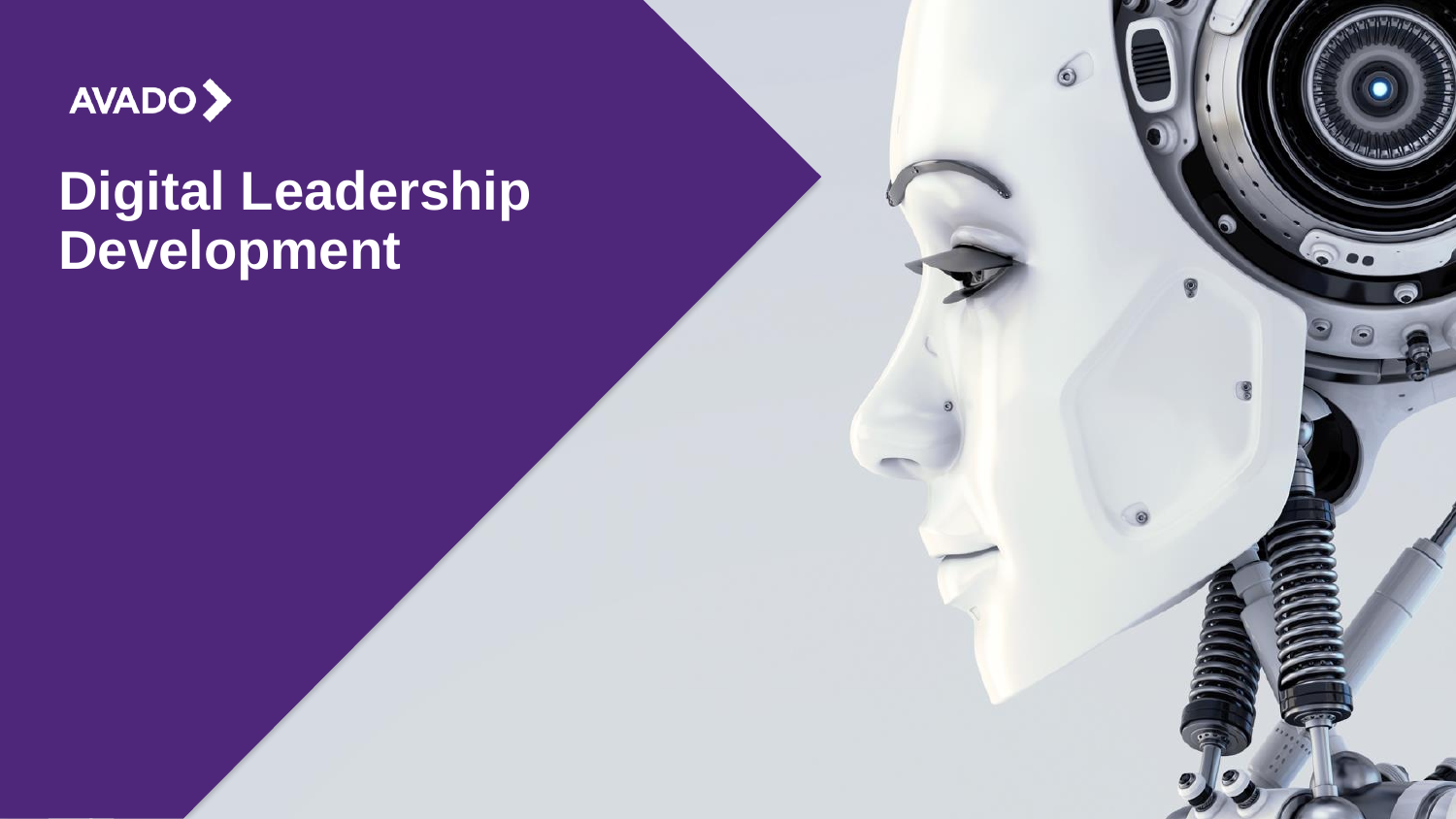### ENABLING **YOUR DIGITAL TRANSFORMATION**

### **AVADO Digital Transformation Framework**

| <b>AVADO</b> | Today's business drivers<br>are not too different to<br>before                                | Customer Value<br>& Experience | Business Value &<br>Performance        | Workforce<br>Wellbeing                          |
|--------------|-----------------------------------------------------------------------------------------------|--------------------------------|----------------------------------------|-------------------------------------------------|
|              | 'Digital' has become a<br>vital enabler (opportunity<br>& threat)                             |                                | Technology                             | Data                                            |
|              | Building capability<br>organisation-wide is<br>crucial to maximise the<br>digital opportunity | New Skills &<br>Knowledge      | New Ways of<br>Working<br>('be agile') | Shift in<br>Mindset &<br><b>Behaviours</b>      |
|              | Underpinning this is<br>a drive to change<br>organisational priorities<br>and culture         | Defined Context<br>& Vision    | Clear Catalyst for<br>Change           | <b>Galvanised</b><br>Leadership<br><b>Teams</b> |
|              |                                                                                               |                                |                                        |                                                 |

### **AVADO Digital Leadership Framework**



**AVADO**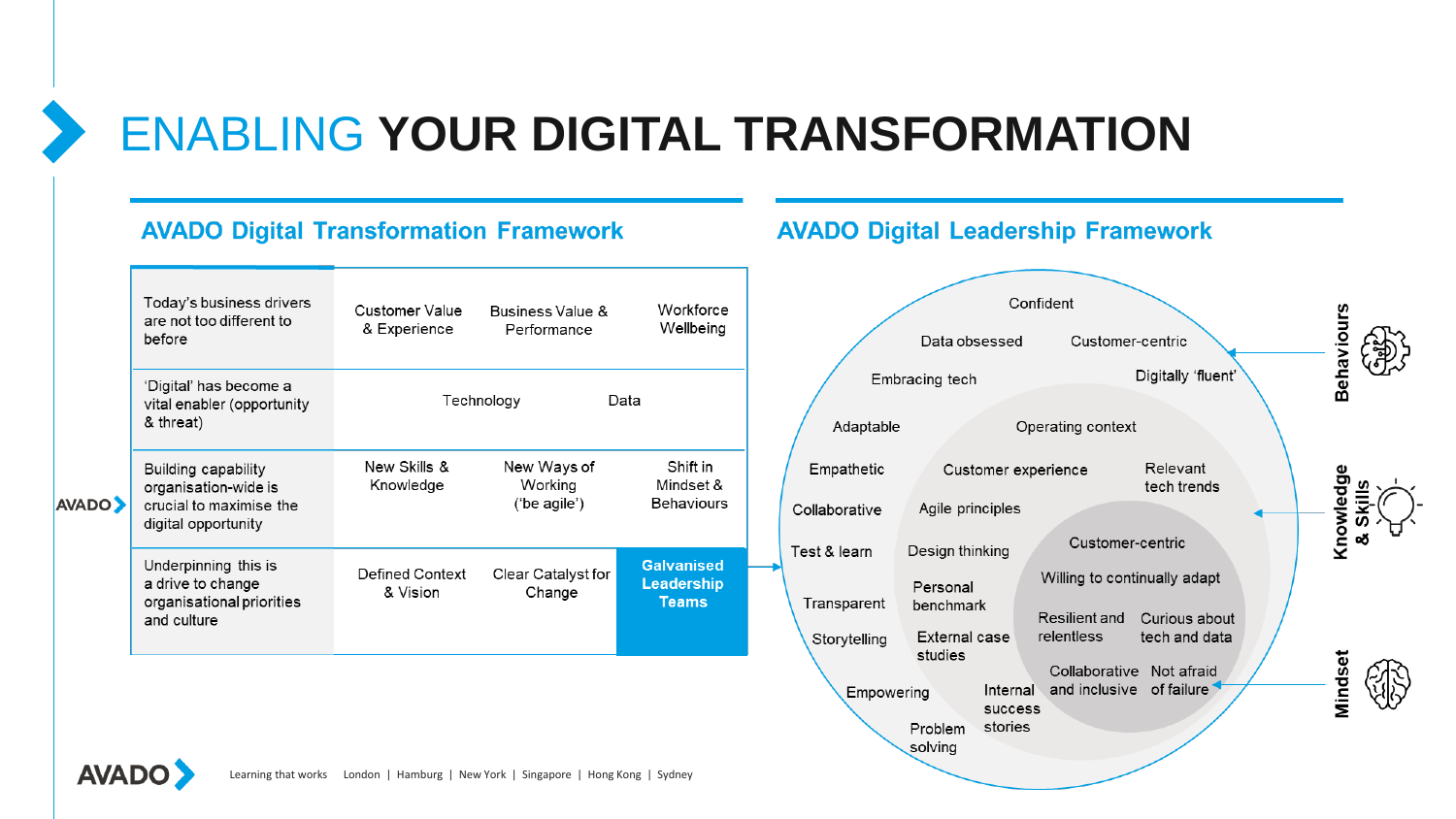# **DIGITAL LEADERSHIP BOOTCAMP** PURPOSE

### **Learner Outcomes**

- To transform the digital capability of senior teams overnight with a 2-day intensive Bootcamp led by experienced practitioners
- To leave inspired and energised with a fresh perspective on what digital leadership means for today's businesses
- To address digital challenges and creates a mindset shift at the top of the organisation to encourage an agile and digitally savvy workforce

### **Who is it for?**

• Senior Leadership Teams across all functions

**As a result of the Digital Bootcamp,** leaders are better equipped to:

- Personally role-model the mindset and behaviors needed for a customercentric, agile organisation
- Take steps to influence the working culture and practices
- Confidently engage their teams around the context and imperative for operating differently due to the evolving technology and consumer landscape

"Terrific dive into digital, loaded with practical examples within a very coherent overall framework. Totally relevant 2 days: my blindness is curing and I have and will continue to receive the right medicine to improve my sight. Nothing is impossible: Digital transformation @ xxxx!"

"Very inspiring - more about the mindset than digital expressions. Extremely valuable to reflect on your own way of working."

"One of the best training / workshops I ever attended. Truly inspiring, eye-opening & insightful."

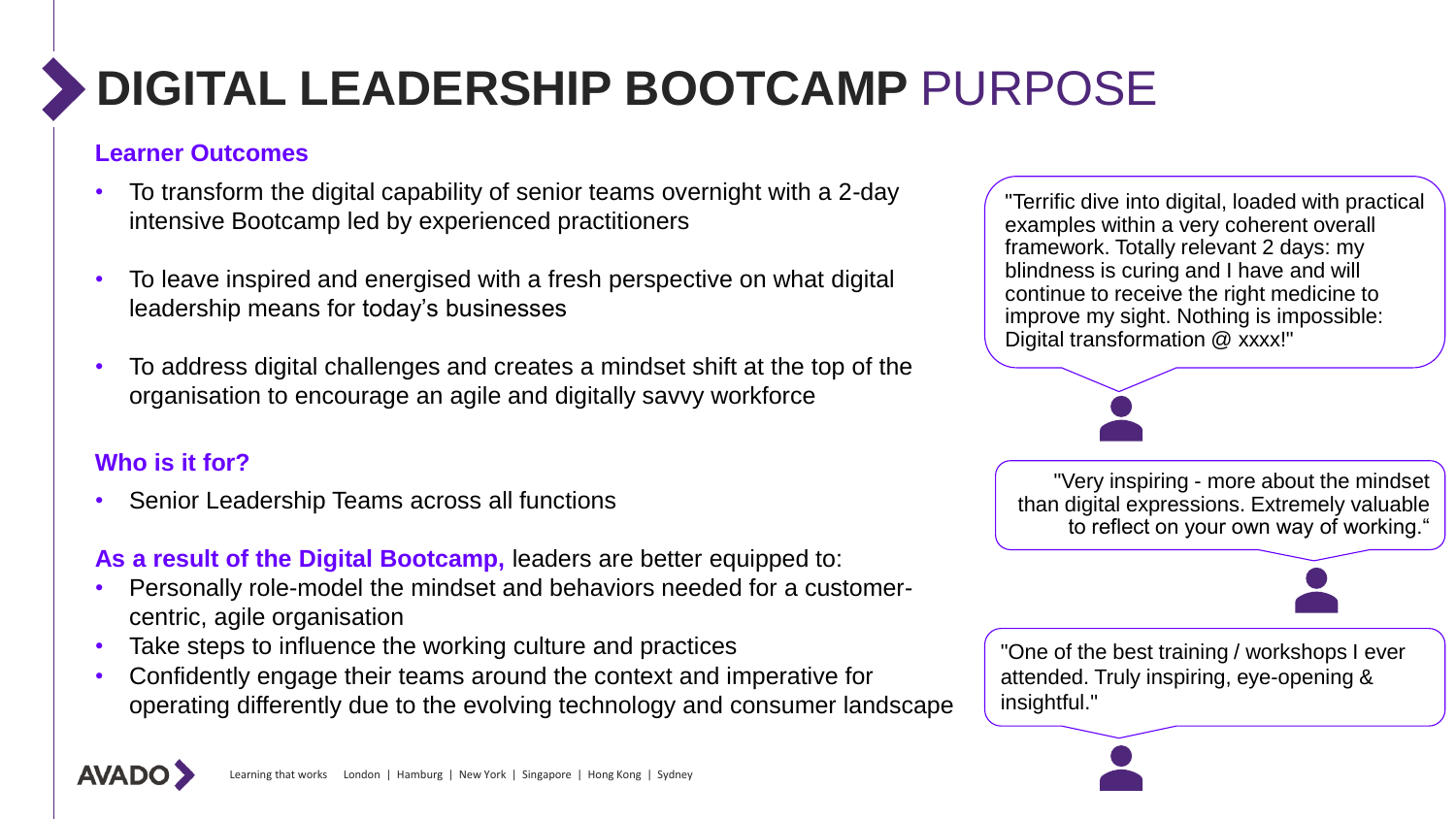# **LEARNER** JOURNEY





\*Pre-reading includes company-specific context setting and agenda including setting expectations for entire learner journey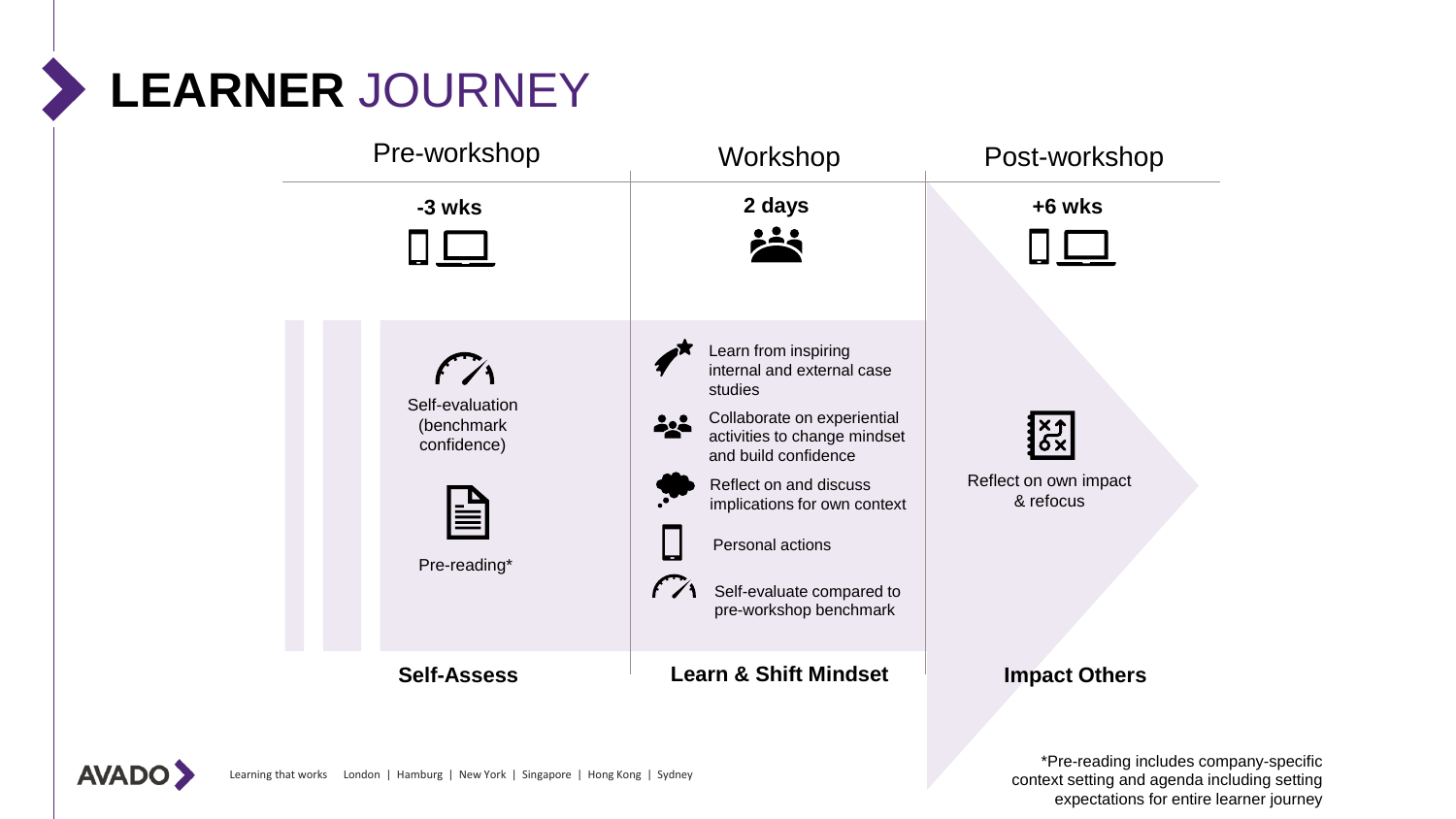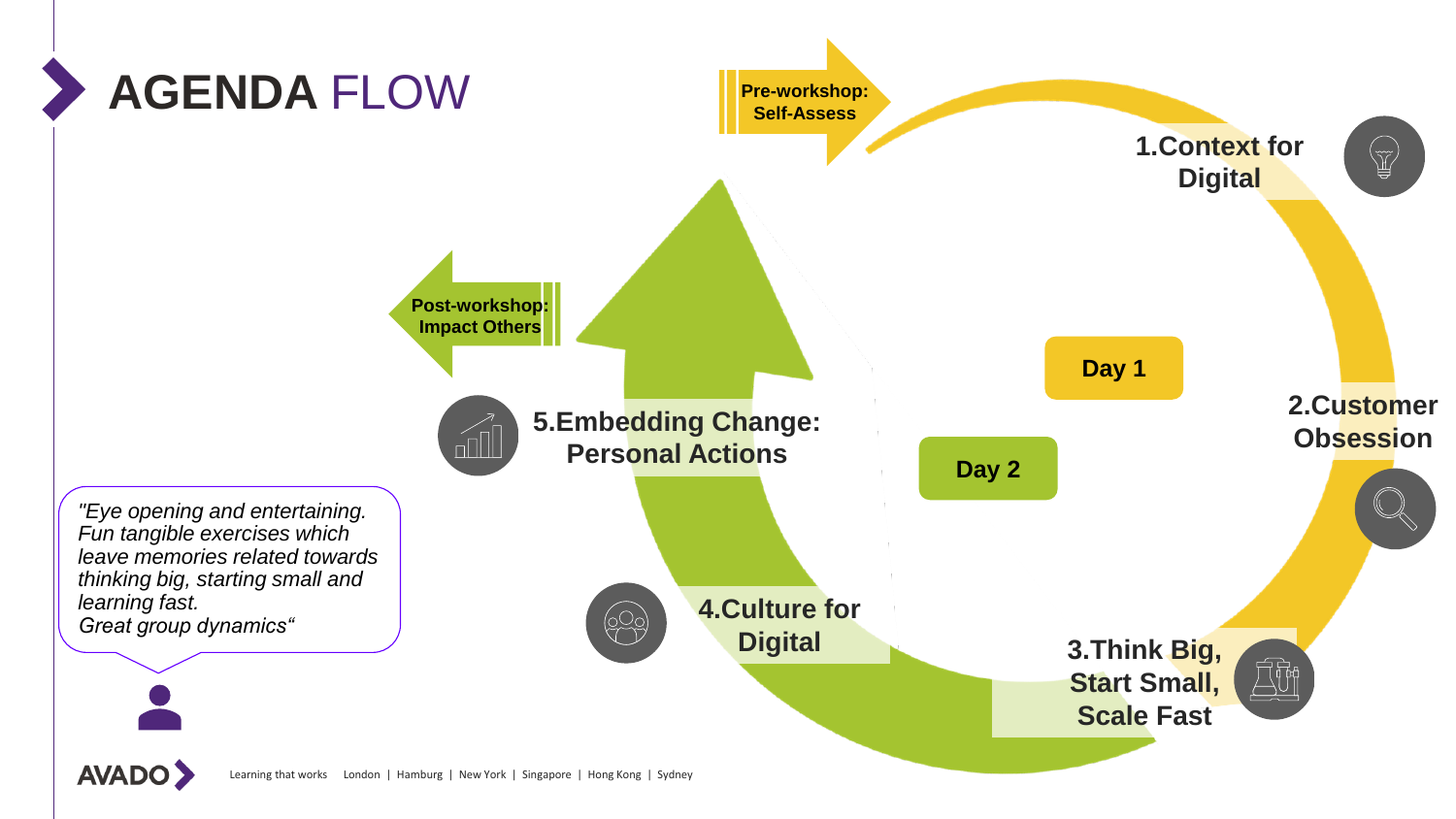## **WORKING WITH** VODAFONE



#### **Shifting Mindsets**



#### **What They Say About Us**

**From: To:** Delivery of **45** sessions across **14** global locations to approx. **900** leaders





Average Trainer Rating



Average NPS





**26.6%**

**The Results**

On average, delegates were:

Average Bootcamp Rating

more confident in explaining the impact of digital in the telco sector.



more confident in understanding their customers behaviours and expectations in the digital age.



more comfortable in exploring the test, learn and iterate method with their teams.